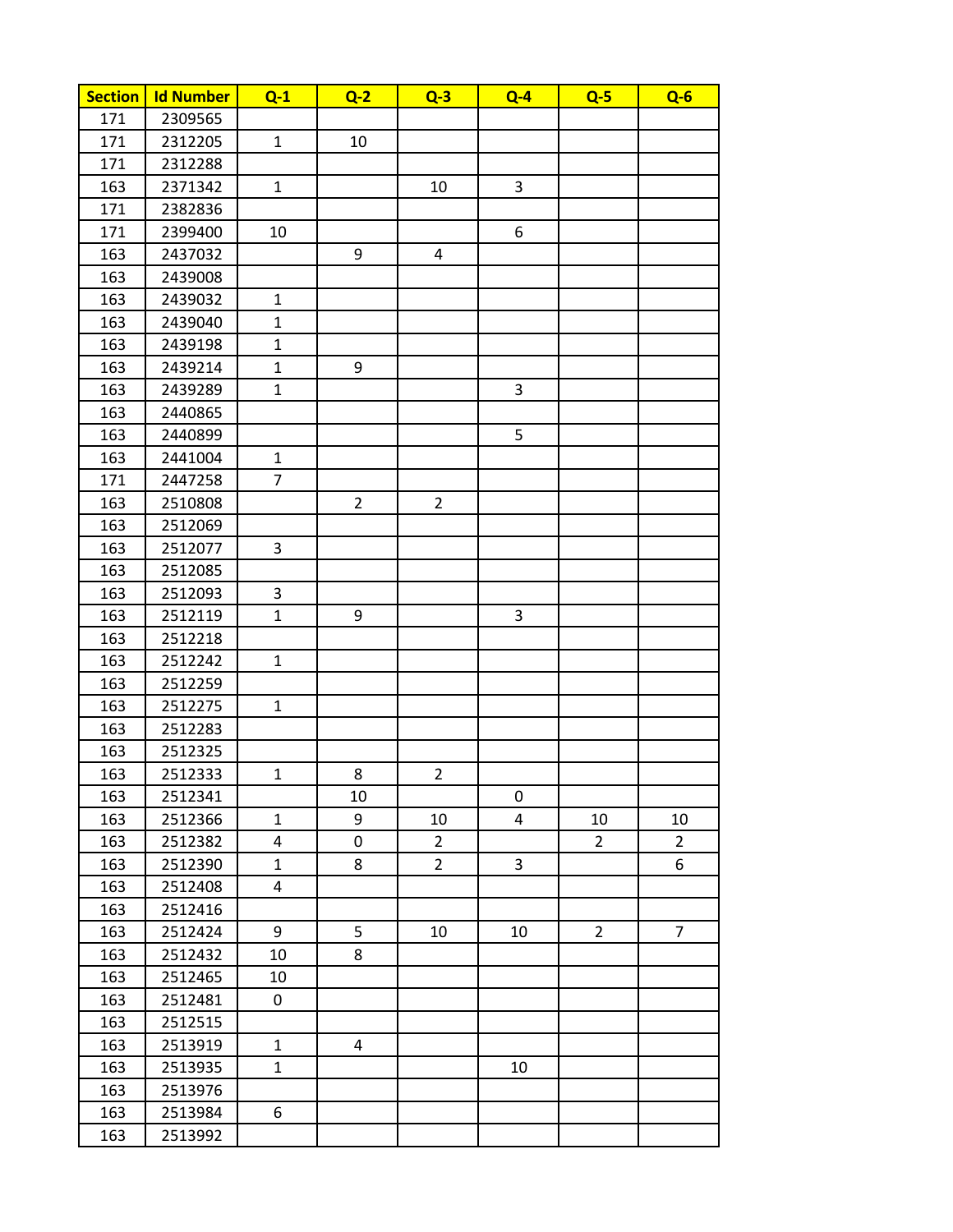| 163 | 2514040 | 0              | 4              |                | 0              |                |                |
|-----|---------|----------------|----------------|----------------|----------------|----------------|----------------|
| 163 | 2515518 | 10             | 8              | $\overline{4}$ |                | $\overline{2}$ |                |
| 163 | 2515534 | 10             | 8              |                | $\mathsf{3}$   | 10             | $\overline{7}$ |
| 163 | 2515559 | 10             | 10             |                | 3              |                |                |
| 171 | 2520344 | $\mathbf{1}$   | 10             |                |                |                |                |
| 171 | 2520351 | $\mathbf{1}$   |                |                |                |                |                |
| 171 | 2520369 | $\mathbf{1}$   | $\overline{7}$ |                |                |                |                |
| 171 | 2520377 | $\overline{7}$ | 0              | $\mathbf{1}$   |                |                |                |
| 171 | 2520385 | $\mathbf{1}$   | $\overline{7}$ |                |                |                |                |
| 171 | 2520393 | $\mathbf{1}$   | $\overline{7}$ |                |                |                |                |
| 171 | 2520401 | 10             |                |                |                |                |                |
| 171 | 2520419 |                |                |                |                |                |                |
| 171 | 2520427 | 3              | 5              | $\mathbf{1}$   | 3              | 4              |                |
| 171 | 2520435 |                |                |                |                |                |                |
| 171 | 2520443 | 10             | 10             |                | 5              | 9              | $\mathbf{1}$   |
| 171 | 2520450 | $\mathbf{1}$   | 10             | $\mathbf{1}$   | 6              |                |                |
| 171 | 2520492 |                |                |                |                |                |                |
| 171 | 2520526 | 10             | 10             |                | $\mathbf{1}$   | 10             |                |
| 171 | 2521144 | $\mathbf{1}$   | 8              |                | 6              |                |                |
| 171 | 2521151 | $\mathbf{1}$   | 10             | $\mathbf{1}$   |                |                | 8              |
| 163 | 2522415 |                |                |                |                |                |                |
| 163 | 2522431 |                | $\overline{7}$ |                |                |                |                |
| 171 | 2523645 |                |                |                |                |                |                |
| 171 | 2523678 |                |                |                |                |                |                |
| 171 | 2523694 | 10             | $\overline{7}$ | 4              | 6              |                |                |
| 171 | 2523702 |                |                |                |                |                |                |
| 171 | 2523710 | $\mathbf{1}$   | $\overline{7}$ |                | 10             |                |                |
| 171 | 2523728 |                | $\mathbf{1}$   |                | 6              |                |                |
| 171 | 2523744 | $\mathbf{1}$   |                |                |                |                |                |
| 171 | 2523751 | $\mathbf{1}$   |                |                | 3              |                |                |
| 171 | 2523769 | $\mathbf{1}$   | $\overline{7}$ |                | 3              |                |                |
| 171 | 2523819 | 10             | 10             | 6              | $\overline{2}$ | $\overline{2}$ |                |
| 171 | 2523827 |                | $\overline{2}$ | $\mathbf{1}$   | 6              |                |                |
| 171 | 2523884 | 10             | 5              |                |                |                |                |
| 171 | 2523892 | $\mathbf{1}$   | 5              |                |                |                |                |
| 171 | 2523900 | $\mathbf{1}$   | 8              | $\mathbf 1$    | $\overline{7}$ |                |                |
| 171 | 2523918 | $\mathbf{1}$   | 5              |                |                |                |                |
| 171 | 2523959 | 6              | 8              |                | 0              |                |                |
| 171 | 2523983 | 10             | 10             |                |                |                |                |
| 171 | 2529147 | $\mathbf{1}$   | 10             |                |                |                |                |
| 163 | 2540045 | $\mathbf{1}$   | 6              |                | 0              |                |                |
| 171 | 2550242 | $\mathbf{1}$   | 10             | $\overline{2}$ | 3              | 9              | $\overline{7}$ |
| 163 | 2571255 | $\overline{7}$ | 3              | 10             |                |                |                |
| 171 | 2579381 | 10             | $\overline{7}$ | 10             | $\mathbf{1}$   |                |                |
| 171 | 2579464 | 10             |                |                |                |                |                |
| 171 | 2579555 | $\mathbf 1$    | $\overline{7}$ |                |                |                |                |
| 171 | 2580132 | $\overline{7}$ | 10             |                |                |                |                |